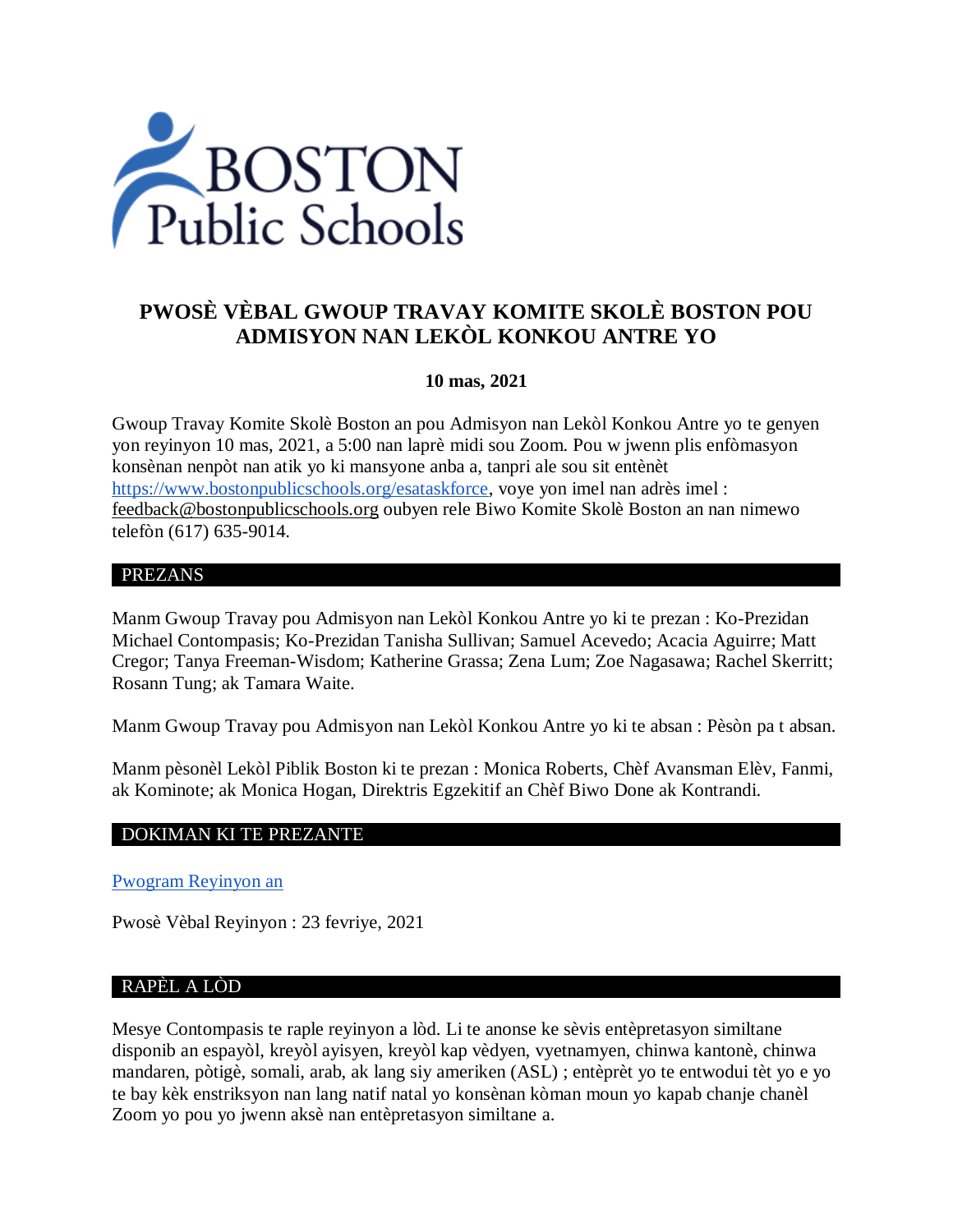#### **REYINYON ALEKA GWOUP TRAVAY POU ADMISYON NAN LEKÒL KONKOU ANTRE YO Sou Zoom** *10 mas, 2021*

Madam Parvex te fè apèl non yo. Tout manm yo te prezan.

Mesye Contompasis te mande manm sila yo ki te absan nan reyinyon 23 fevriye, 2021 an entwodui tèt yo bay piblik la.

- Doktè Tanya Freeman-Wisdom, Direktris Lekòl, John D. O'Bryant School of Math & Science
- Samuel Acevedo, Direktè Egzekitif nan sant Higher Education Resource Center, Ko-Prezidan Gwoup Travay Komite Skolè Boston an pou Rediksyon Mankman nan Opòtinite ak Reyisit, e yon manm pèsonèl nan legliz Congregación León de Judá
- Acacia Aguirra, yon paran, lekòl John D. O'Bryant School of Math & Science, epitou l se yon pwofesè Lekòl Piblik Boston
- Tamara Waite, yon paran de (2) elèv Lekòl Piblik Boston, epitou l se yon anplwaye Biwo Benefis Sante a (Health Benefits Office) nan Biwo Vil Boston an

### APWOBASYON PWOSÈ VÈBAL REYINYON : 23 FEVRIYE, 2021

*Apwouve –* Tout Gwoup Travay la te dakò apwouve minit reyinyon 23 fevriye, 2021 an, ki te yon Reyinyon Òganizasyonèl Gwoup Travay Lekòl Konkou Antre yo.

### YON REZIME DISKISYON AN

Mesye Contompasis te di ke elèv Lekòl Piblik Boston Danyael Morales te bay demisyon l pou l retire tèt li nan Konsèy Konsiltatif Elèv Boston an ("Boston Student Advisory Council" [BSAC]) ak Gwoup Travay pou Admisyon nan Lekòl Konkou Antre yo. Distri a ap travay avèk BSAC pou l idantifye yon lòt reprezantan elèv pou fè pati Gwoup Travay la.

Mesye Contompasis te mande Madam Sullivan pou l bay yon mizajou sou ka *Kowòperasyon Kowalisyon Paran Boston pou Ekselans Akademik la kont Komite Skolè a ak asosye l yo ("Boston Parent Coalition for Academic Excellence Corp. v. School Committee of the City of Boston, et al").* Madam Sullivan te esplike ke te genyen yon plent federal ki te depoze nan tribinal pou konteste pwosesis admisyon ane skolè 2021-2022 a ke Komite Skolè Boston an te apwouve. Genyen yon chita tande aleka ki pwograme pou semèn pwochenn nan, kote ke jij la pral desisde si ap genyen yon pwosè nan tribinal ou non. Li te ankouraje moun yo asiste chita tande aleka a, ki ouvè pou tout gran piblik la. Li te di ke l te vle fè kominote a, paran yo, ak elèv yo konnen ke malgre plent la, pwosesis admisyon an ap avanse ane sa a, sepandan nou p ap voye envitasyon yo pazavan mitan mwa avril rive. Li te konkli ke travay di Gwoup Travay la ap kontinye vanse devan, jan Komite Skolè a te ba l chaj pou l fè sa, pou l bay kèk rekòmandasyon pou yon pwosesis admisyon k ap pi pèmanan. Mesye Contompasis te ajoute kèk enstriksyon sou kòman yon moun kapab enskri pou l tande sesyon tribinal la.

Mesye Acevedo te poze kesyon sou rezime (memwa) dezenterese kominotè ki te depoze an favè Komite Skolè Boston an. Madam Sullivan te klarifye ke pa t genyen okenn rezime (memwa) dezenterese ki te depoze, men te genyen kèk deklarasyon piblik ke divès òganizasyon diferan te fè an favè Lekòl Piblik Boston.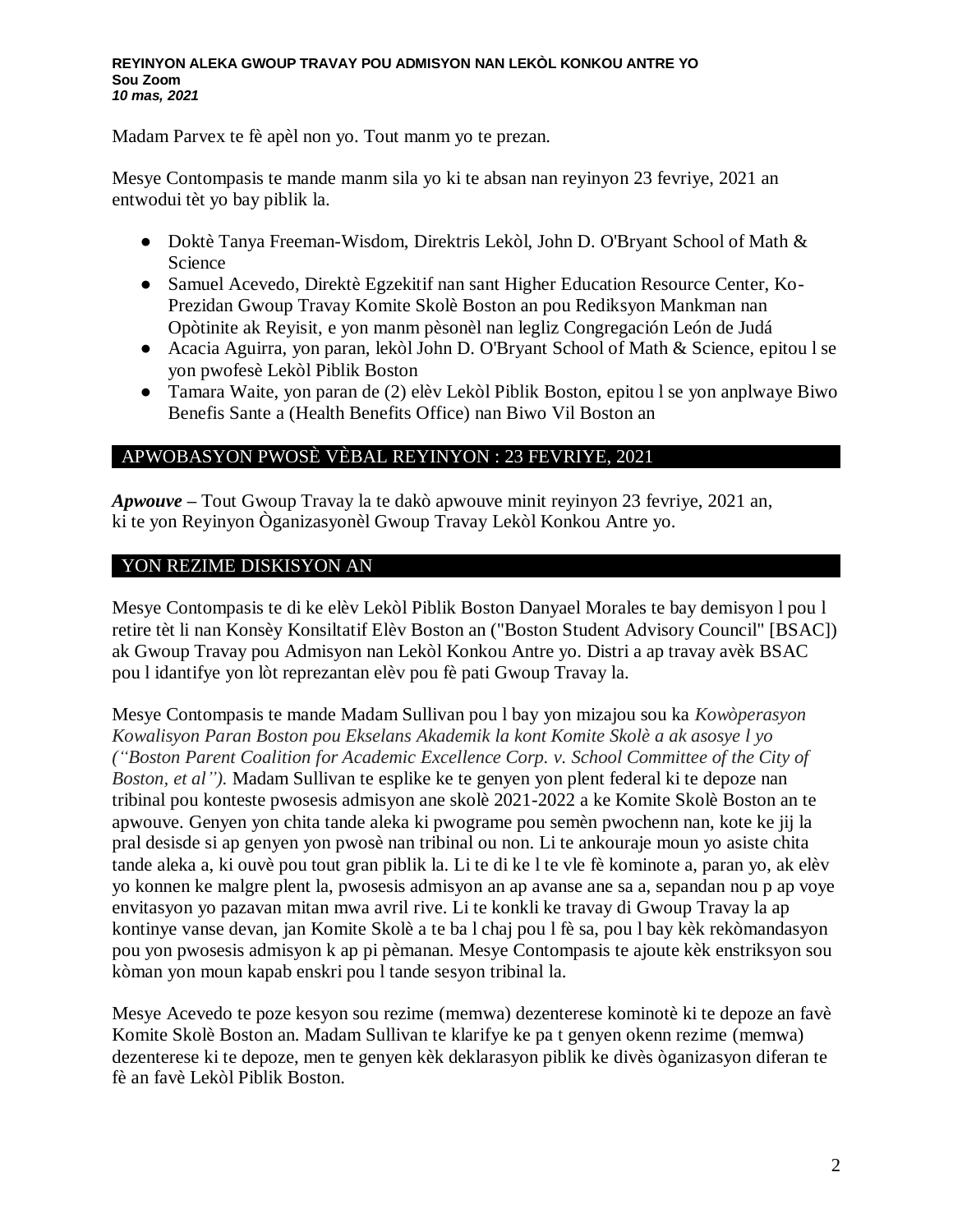#### **REYINYON ALEKA GWOUP TRAVAY POU ADMISYON NAN LEKÒL KONKOU ANTRE YO Sou Zoom** *10 mas, 2021*

Mesye Contompasis te revize kalandriye reyinyon Gwoup Travay la pou sezon prentan an. Li te fè gran piblik la sonje ke genyen yon sesyon chita tande aleka ki pwograme pou 13 mas, a 10:00 dimaten sou Zoom. Epitou l te anonse ke nan reyinyon 16 mas la, Sean Corcoran, Pwofesè Adjwen Regleman Piblik (Politik Piblik) ak Edikasyon nan inivèsite Vanderbilt University, ap pral bay yon prezantasyon sou modèl admisyon Chicago a. Ko-Prezidan yo espere tande dizon kèk lòt distri ki arive enplemante divès pwosesis admisyon avèk siksè, ki ka benefisye Gwoup Travay la.

# KÒMANTÈ GRAN PIBLIK LA

- Louis Lui, ki se yon elèv, lekòl Josiah Quincy Upper School e yon abitan zòn Dorchester, te temwaye de eksperyans li lòske l t ap etidye pou l te kapab rantre nan yon Lekòl Konkou Antre.
- Alan Tian, yon abitan West Roxbury e yon paran yon elèv klas 5yèm ane, te temwaye kont pwosesis kòd postal la e l te temwaye an favè egzamen MAP la.
- Rachel Miselman, yon manm, Kowalisyon Paran Boston pou Ekselans Akademik la, ak yon ansyen elèv yon lekòl konkou antre, te temwaye konsènan kalite edikasyon k ap dispanse nan lekòl Piblik Boston yo.
- Tom Song, yon abitan Roxbury, te temwaye an favè egzamen MAP la.
- Eric Shi, yon abitan West Roxbury e yon paran yon elèv, te temwaye kont pwosesis kòd postal la e l te temwaye an favè egzamen MAP la.
- Emma Yang, yon abitan e paran Dorchester, te temwaye kont pwosesis kòd postal la.
- Lauren Thompson te temwaye konsènan kalite edikasyon elèv yo ap resewva nan Lekòl Lekòl Piblik Boston yo (BPS) e l te temwaye an favè chanjman tanporè yo pou ane skolè 2021-2022 a.

# KÒMANTÈ FINAL

Pandanke ko-prezidan yo t ap prepare pou yo tèmine reyinyon an, Madam Sullivan te met aksan sou konbyen enpòtan li enpòtan pou manm Gwoup Travay yo tande opinyon, sijesyon, ak rekòmandasyon abitan Vil Boston yo avan ke yo kòmanse travay la.

Madam Sullivan te envite manm yo ofri komantè yo, oswa kesyon final yo. Mesye Cregor te remèsye sila yo ki te temwaye, ansanm ak entèprèt yo. Madam Skerrit te montre rekonesans li anvè de (2) gwoup elèv lekòl Boston Latin School ki bay leson patikilye gratis, ke elèv ki sot nan lekòl Quincy School la te mansyone.

Madam Grassa te mansyone yon lekòl segondè konkou antre nan vil Grand Rapids, Michigan ki te chanje regleman admisyon l yo e divèsifye popilasyon elèv li yo ; sa se yon bagay enteresan ke nou ta dwe egzamine. Madam Tung te mansyone de (2) dokimantè sou lekòl segondè ki genyen admisyon selektif, youn nan vil New York epi lòt la nan vil San Francisco ; li ta enteresan pou n ta gade yo.

# REYINAN AN LAGE